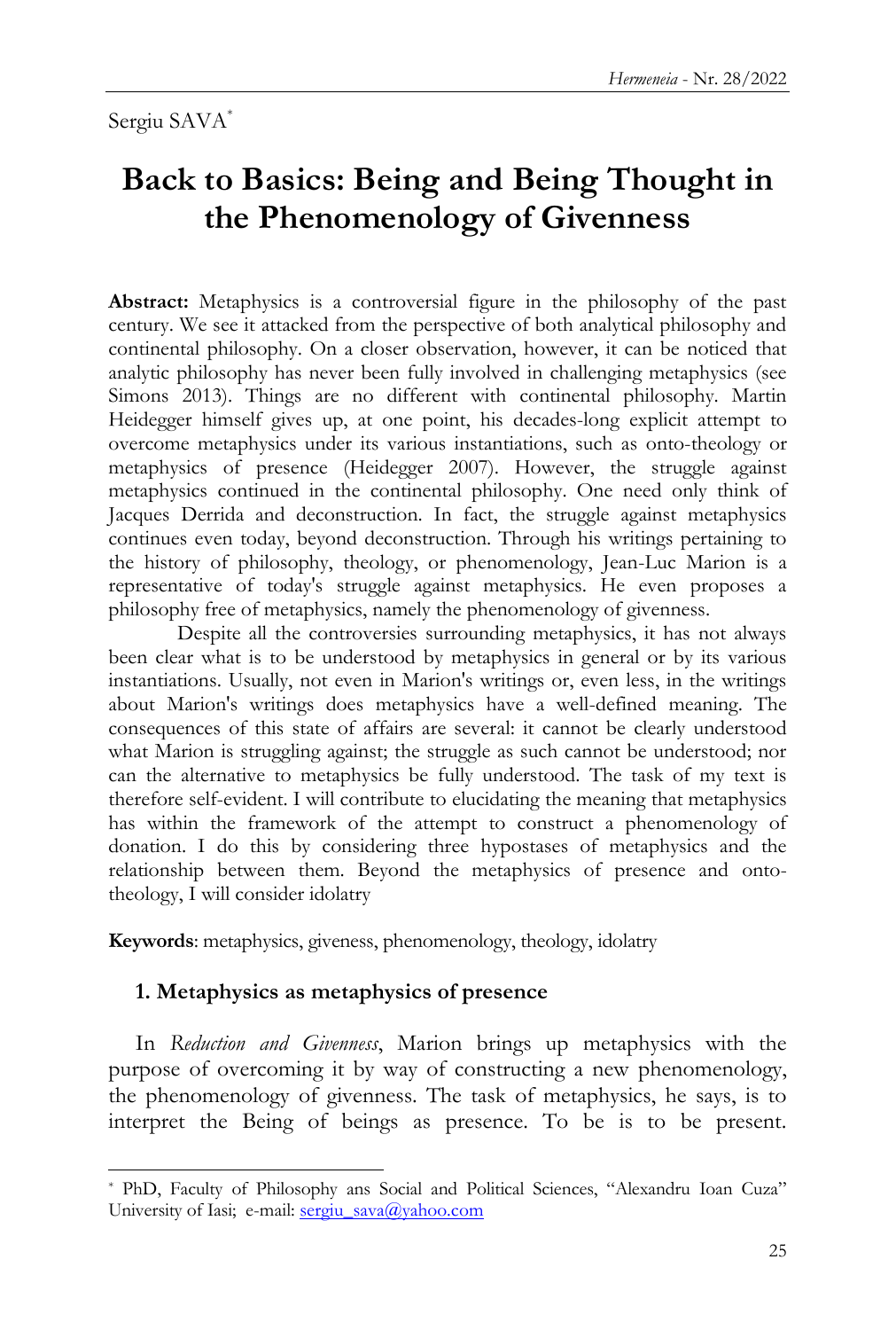Metaphysics is thus determined as the *metaphysics of presence*. Its proper work consists in specifying the conditions of presence – the conditions every thing must fulfil in order to be rightfully considered as being – and, consequently, in determining the space of beings. From this perspective, the history of metaphysics can be seen as a succession of different ways of specifying the conditions of presence. Thus, if this history has, as Marion believes, a progressive character, the conditions of presence becoming more and more permissive, then metaphysics must be understood as an attempt to subsume the totality of things to the horizon of presence (Marion 1989,  $7-8$ ).<sup>1</sup>

Following this line of thought, it is still difficult to determine the concrete features of metaphysics and how it could be overcome. Although the phrase *metaphysics of presence* is often encountered in contemporary philosophy, especially in the context of Heidegger"s phenomenology or in the context of the Derrida"s deconstruction, it is rarely made explicit as such, thus tending to lose its trace in the ambiguity of what seems to be self-understood. Things look no different in *Reduction and Givenness*. Since metaphysics is defined as an attempt to subsume the totality of things to the horizon of presence, it would have only been natural for Marion, in order to outline how metaphysics could be overcome, to circumscribe rigorously and precisely what is to be understood by *presence*. Thus it might have seemed reasonable, and possibly feasible, to attempt to delineate a space outside the metaphysics of presence. Such a way of posing the question of the possibility of an overcoming of metaphysics is, moreover, not at all foreign to Marion's thought. In a different place, where he speaks, following Heidegger's example, of the onto-theological constitution of metaphysics, he shares exactly the same perspective: only a rigorous and precise definition of metaphysics, and therefore a more precise delimitation of its space, allows us to think of another horizon, external to it (Marion 2005, 79-80). However, in *Reduction and Givenness*, apart from the nominal description of metaphysics as metaphysics of presence, one does not find any attempt to establish clearly the limits of the concept of *presence*, so that the attempt of going beyond the metaphysics of presence can become at least conceivable.

But is this way of approaching the problem of circumscribing the metaphysics of presence and overcoming it the only one possible? Moreover, is it really viable? Derrida himself saw the task of defining the meaning of the concept of *presence* as extremely difficult and laborious. The main problem one encounters with such an approach is that the meaning of *presence* is plural, subsuming not only the experience of the Latin world, instantiated in the term *praesentia*, but also the experience that underlies terms such as *Vorhandenheit*, *Gegenwärtigkeit*, *Anwesenheit* or *Anwesen*, *ousia* or *parousia*, as well as the interpretation these terms receive in Heidegger's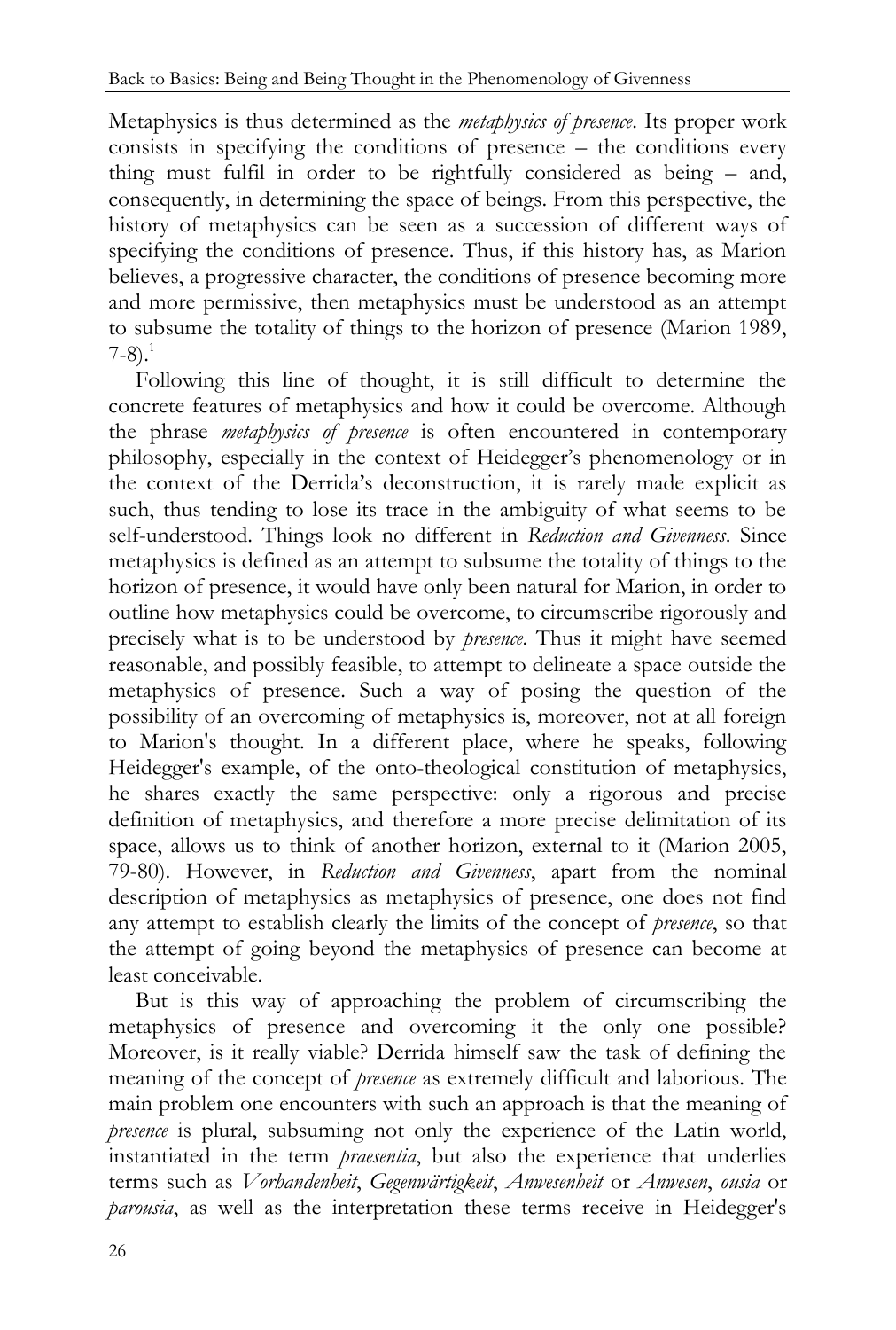investigations into the understanding of being as presence. (Derrida 1972, 34-38 and Sallis 1984, 594-601) From this perspective, the possibility of demarcating, by analysing the concept of *presence*, the space of metaphysics risks becoming inaccessible.

If this is indeed the case, if the attempt to circumscribe the concept of *presence* seems rather doomed to failure, so that such a path is almost impossible to follow in the context of the investigations in *Reduction and Givenness*, then it would behove Marion to offer another way of encompassing the whole metaphysics of presence and thus of showing how phenomenology could go beyond it. In other words, Marion should still – even if he has to give up the task of listing the various forms presence can take – provide a functional concept of the metaphysics of presence. Only in this way does the conceiving of a space outside metaphysics and, subsequently, the indication of how phenomenology might occupy this space become possible. Such a task, however, is not easily achievable.<sup>2</sup> The reader has indeed to wait a good few pages before Marion indirectly, in an alternative approach, comes to specify the contours of the metaphysics of presence. It is only at the end of the first chapter of *Reduction and Givenness* that one learns that the metaphysics of presence is overcome when Being is freed from the limits imposed on it by the human faculties. It is only at this point one can understand that the metaphysics of presence, for Marion, is identified with the domination of human faculties over Being (Marion 1989, 60-61). This indirect definition can nonetheless serve as a firm starting point for my attempt to reconstruct the general features of the concept of *metaphysics*. What one is dealing with here is not an inventory of the different meanings of presence, but an appeal to the principle generating the metaphysics of presence. Delineating the space of the metaphysics of presence is thus identical with delineating the boundaries of the efficacy of the principle generating it. This means that, for the overcoming of metaphysics to be conceivable, it must be approached from the perspective of the source of the meaning of presence, that is, from the perspective of the relation between the human faculties and Being.

Understanding Being by appealing to its relationship with another is by no means something new. In the history of philosophy, Being has been understood in terms of its relation to *becoming*, *seeming*, or *the ought*. In the specific case Marion describes and is concerned with, that of the metaphysics of presence, Being is understood in relation to the human faculties. This relation leads to the interpretation of Being as presence. To be is to be present, and to be present is to be situated in relation to the human faculties. The indeterminate meaning of the middle term of this reasoning thus becomes negligible. To be is to be situated in relation to human faculties. The metaphysics of presence can thus be investigated and circumscribed without direct appeal to presence.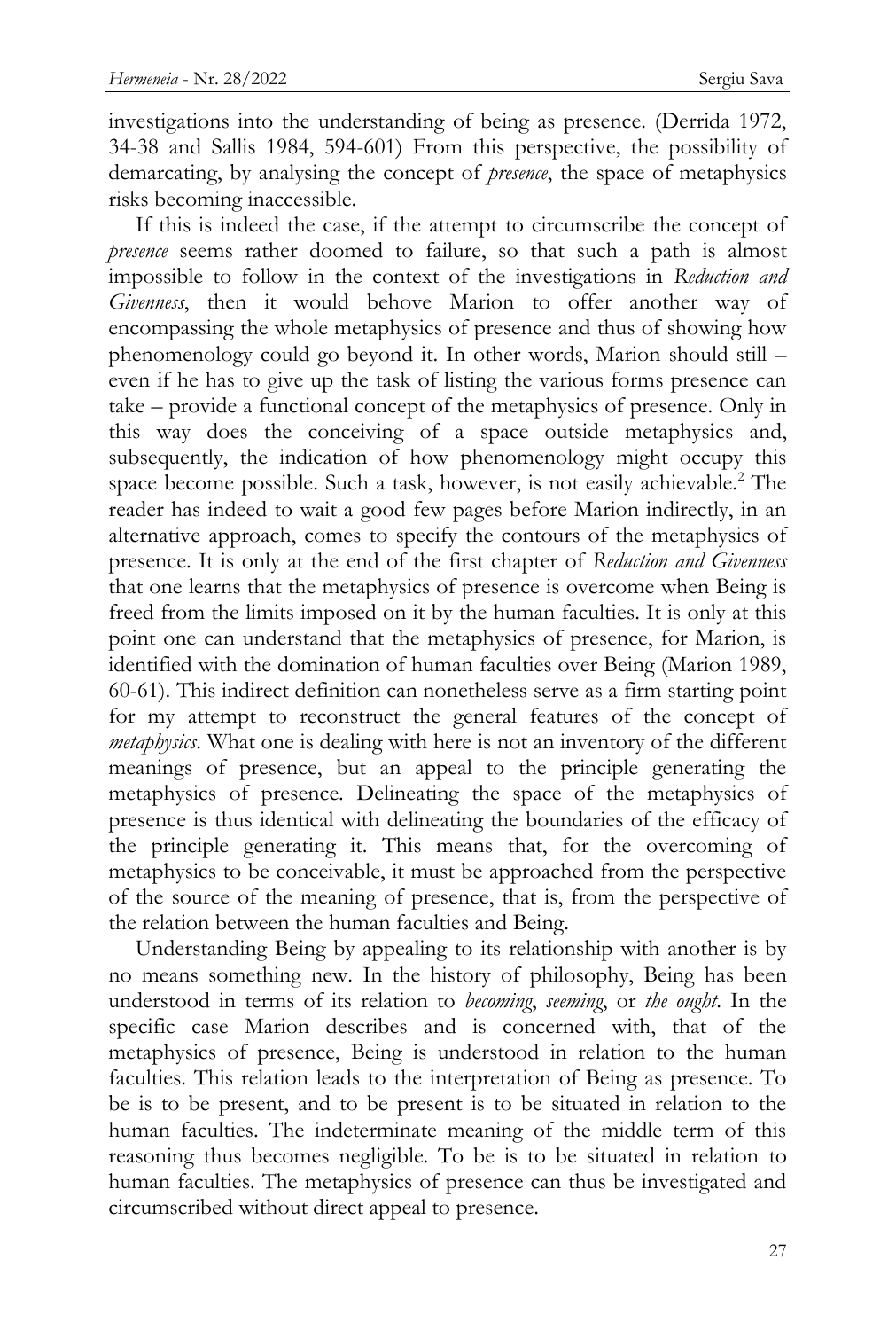I believe this way of understanding Being becomes much clearer if one brings in discussion the investigation Heidegger pursues in *Introduction to Metaphysics*. <sup>3</sup> We learn from this lecture that the determination of Being in relation to the human faculties – Heidegger uses the generic name *thinking* for them – originates in the ancient Greek world. Thinking, however, is not an equal term in its relation to Being, but the primary term, the one providing the perspective from which Being is understood:

> "Thinking sets itself against Being in such a way that Being is re-presented to thinking, and consequently stands against thinking like an object ‹Gegen-stand, that which stands against›. (…) Consequently, thinking is no longer just the opposing member in some new distinction but becomes the basis on which one decides about what stands against it, so much so that Being in general gets interpreted on the basis of thinking."<sup>4</sup> (Heidegger 2000, 124)

Being is interpreted from the perspective of thinking as its object. To be is to be the object of thinking, and to be the object of thinking, Heidegger seems to say, is to be under the control of thinking. In this configuration of the relation to thinking, Being comes to be interpreted as *permanent presence* (Heidegger 2000, 201-203). Being designates that which is always available to thought. What does not satisfy this criterion – the rest, in its various forms, be it *seeming*, *becoming*, or *the ought* – is expelled outside Being. Nonetheless, even if to be is to be an object of thinking, and the object is understood as permanent presence, this interpretation of Being in relation to thinking becomes, in the course of history, no longer itself an object of Western thinking, much less a permanent presence for the latter:

> "Our immersion [not to say lostness] in the prior view and insight that sustains and guides all our understanding of Being is all the more powerful, and at the same time all the more concealed, because the Greeks themselves no longer shed light on this prior line of sight as such."<sup>5</sup> (Heidegger 2000, 124).

This understanding of Being in relation to thinking generates and identifies itself with Western metaphysics interpreted as metaphysics of presence. The understanding of Being as presence thus becomes a fundamental trait of Western thinking in general. Every orientation of this thinking – whether we speak of rationalism or empiricism, idealism or materialism – has at its foundation the understanding of Being as presence. At the same time, the fundamental character of the understanding of Being as presence makes it almost unnoticeable for us today. And such a fact enhances its historical efficacy: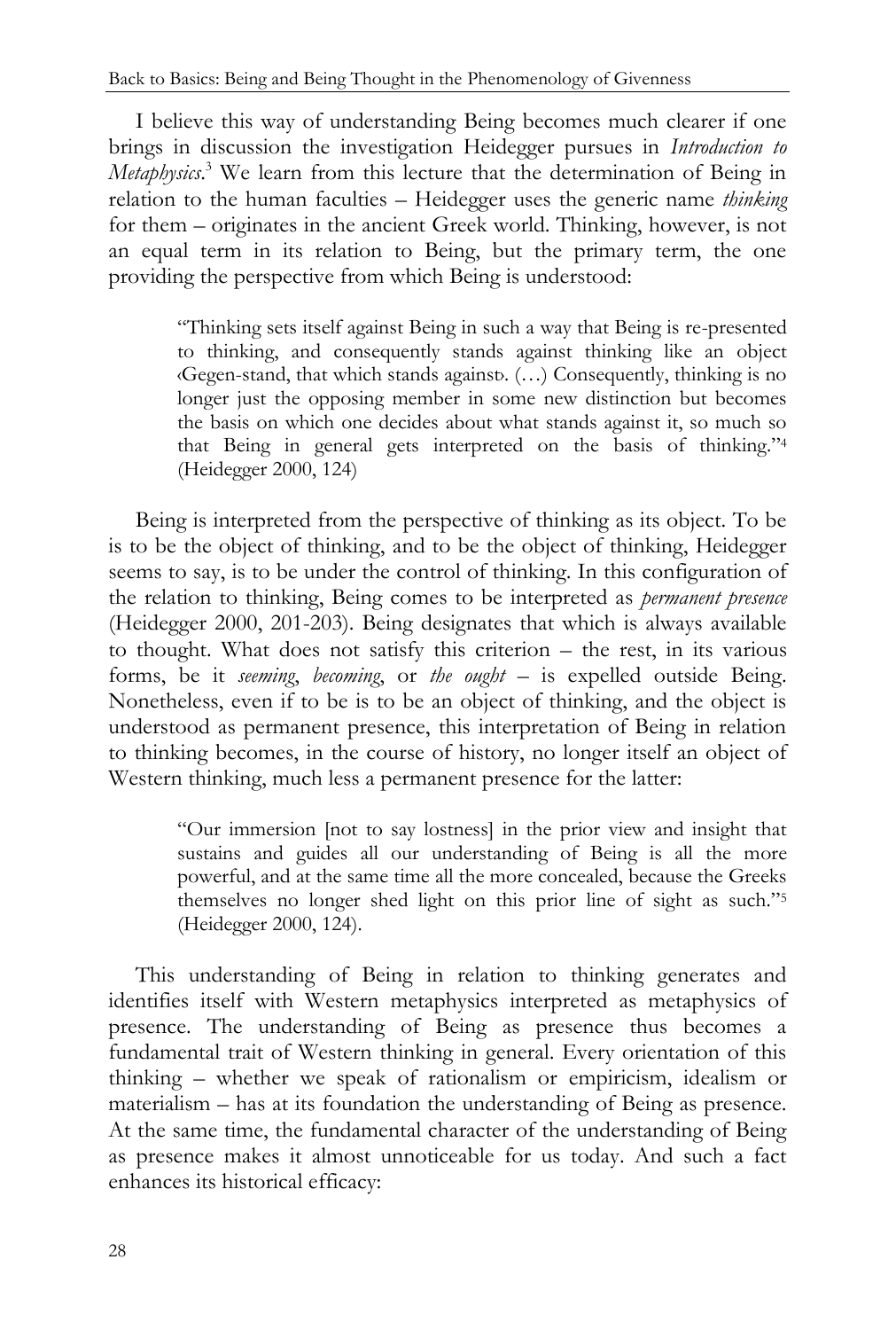"This determinateness of Being is not accidental. It grows out of the determination under which our historical Dasein stands by virtue of its great inception among the Greeks. The determinateness of Being is not a matter of delimiting a mere meaning of a word. It is the power that today still sustains and dominates all our relations to beings as a whole, to becoming, to seeming, to thinking, and to the ought."<sup>6</sup> (Heidegger 2000, 216-217).

The interpretation of metaphysics as metaphysics of presence cannot be conceived as simply assigning a meaning to metaphysics, one among others, but must be understood in its historial dimension. The metaphysics of presence is responsible for a certain unfolding of the history of Western thought, if not for the unfolding of Western history in general.

It would thus seem natural, given the analysis above, to conclude that the approach on metaphysics in *Reduction and Givenness*, though more implicit, is much broader than those to be found in some of Marion's earlier texts. However, this understanding can only be strengthened to the extent that the alternative definitions of metaphysics can be made explicit, in terms of their fundamental data, with the metaphysics of presence as a reference point. I will thus pay attention to the relationship between the obtained concept of the metaphysics of presence and two other interpretations of metaphysics found in Marion's texts: onto-theology and idolatry.

## **2. Metaphysics of presence and onto-theology**

Heidegger's interpretation of metaphysics as onto-theology is adopted by Marion as a premise in most of his texts dealing with the history of philosophy. The reason for this predominance consists in the fact that ontotheology is understood  $-$  like the metaphysics of presence  $-$  as a structure that runs through the entire history of Western philosophy. In order to explain what onto-theology consists in and why it can be understood as a structure of Western philosophy, it must first of all be pointed out that metaphysics, which underlies the history of philosophy, has as its function, according to Heidegger, the investigation of the ground of all that is, the investigation of the Being of beings:

> "The Being of beings is thus thought of in advance as the grounding ground. Therefore all metaphysics is at bottom, and from the ground up, what grounds, what gives account of the ground, what is called to account by the ground, and finally what calls the ground to account."<sup>7</sup> (Heidegger 1969, 58).

The investigation of Being as the ground of all beings is carried out in two directions: (1) the ontological one, which deals with what characterizes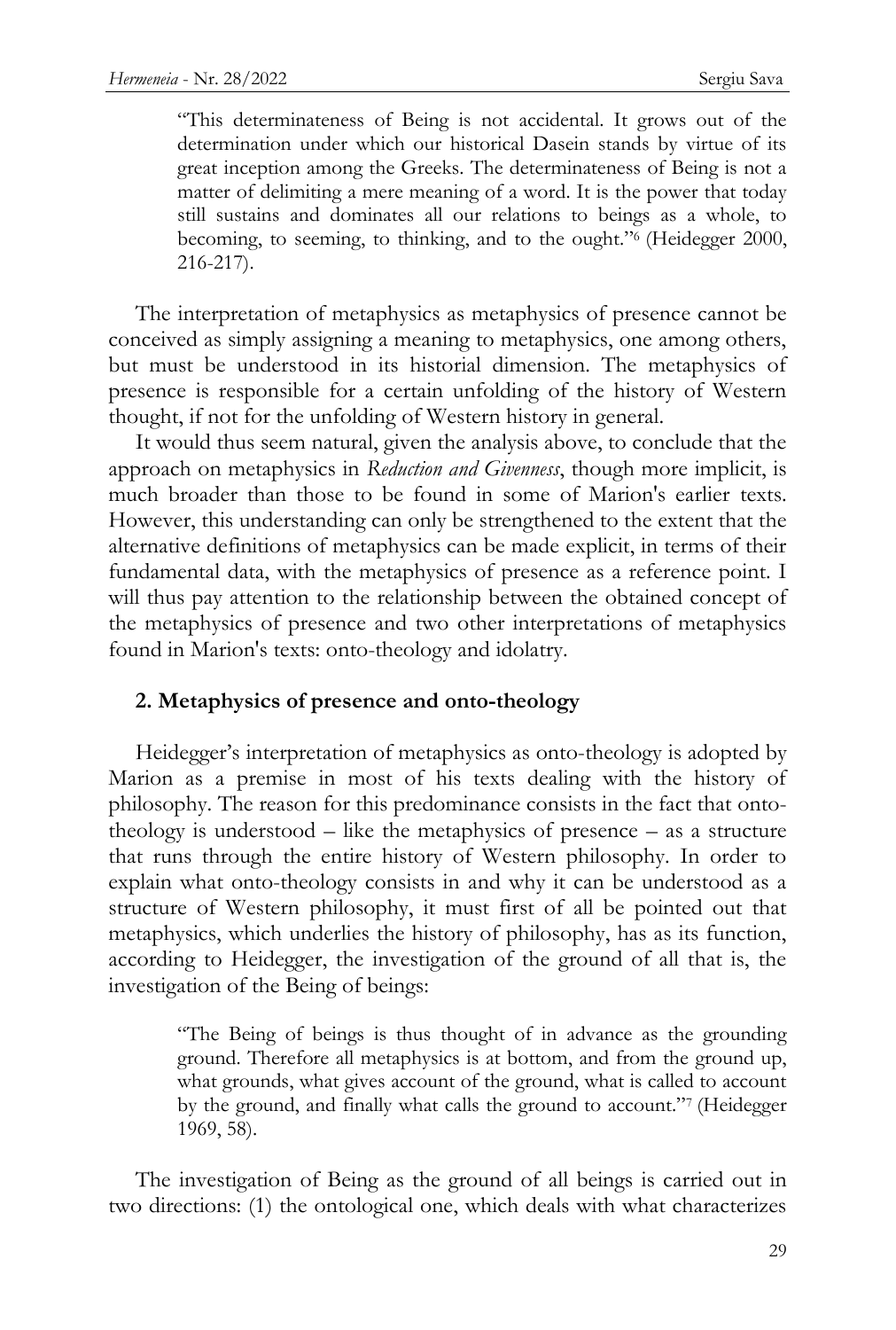beings in general, more precisely what all beings have in common; (2) the theological one, which deals with the supreme being, on two levels: (2.1) that of the identity of the supreme being and (2.2) that of the supreme character of the supreme being, of the meaning of the supreme being. Metaphysics, encompassing both directions of the investigation of the Being of beings, asserts itself as onto-theology:

> "But if we recall once again the history of Occidental-European thought, then we see that the question about Being, taken as a question about the Being of beings, is double in form. It asks on the one hand: What are beings, in general, as beings? Considerations within the province of this question come, in the course of the history of philosophy, under the heading of ontology. The question "What are beings?" includes also the question "Which being is the highest and in what way is it?" The question is about the divine and God. The province of this question is called theology. The duality of the question about the Being of beings can be brought together in the title "onto-theo-logy.""<sup>8</sup> (Heidegger 1998, 340).

The same idea is found in Heidegger's "The Onto-Theo-Logical Constitution of Metaphysics":

> "Metaphysics thinks of beings as such, as a whole. Metaphysics thinks of the Being of beings both in the ground-giving unity of what is most general, what is indifferently valid everywhere, and also in the unity of the all that accounts for the ground, that is, of the All-Highest. The Being of beings is thus thought of in advance as the grounding ground."<sup>9</sup> (Heidegger 1969, 58).

In order to check whether the perspective of *Reduction and Givenness* on metaphysics is broader than those to be found in Marion's earlier texts, the question to be raised at this point concerns the origin of the onto-theological constitution of metaphysics: What made it possible for the Being of beings to be thought onto-theologically? Heidegger's answer to this question is, according to Iain Thomson, phenomenological in nature. (Thomson 2000) It is the very manifestation of Being that is the condition of possibility of the onto-theo-logical constitution of metaphysics:

> "Obviously, the twofold quality of the question about beings must result from the way the Being of beings manifests itself. Being manifests itself in the character of that which we call ground. Beings in general are the ground in the sense of the foundation upon which any further consideration of beings takes place. That which is the highest being is the ground in the sense of that which allows all beings to come into being."<sup>10</sup> (Heidegger 1998, 340).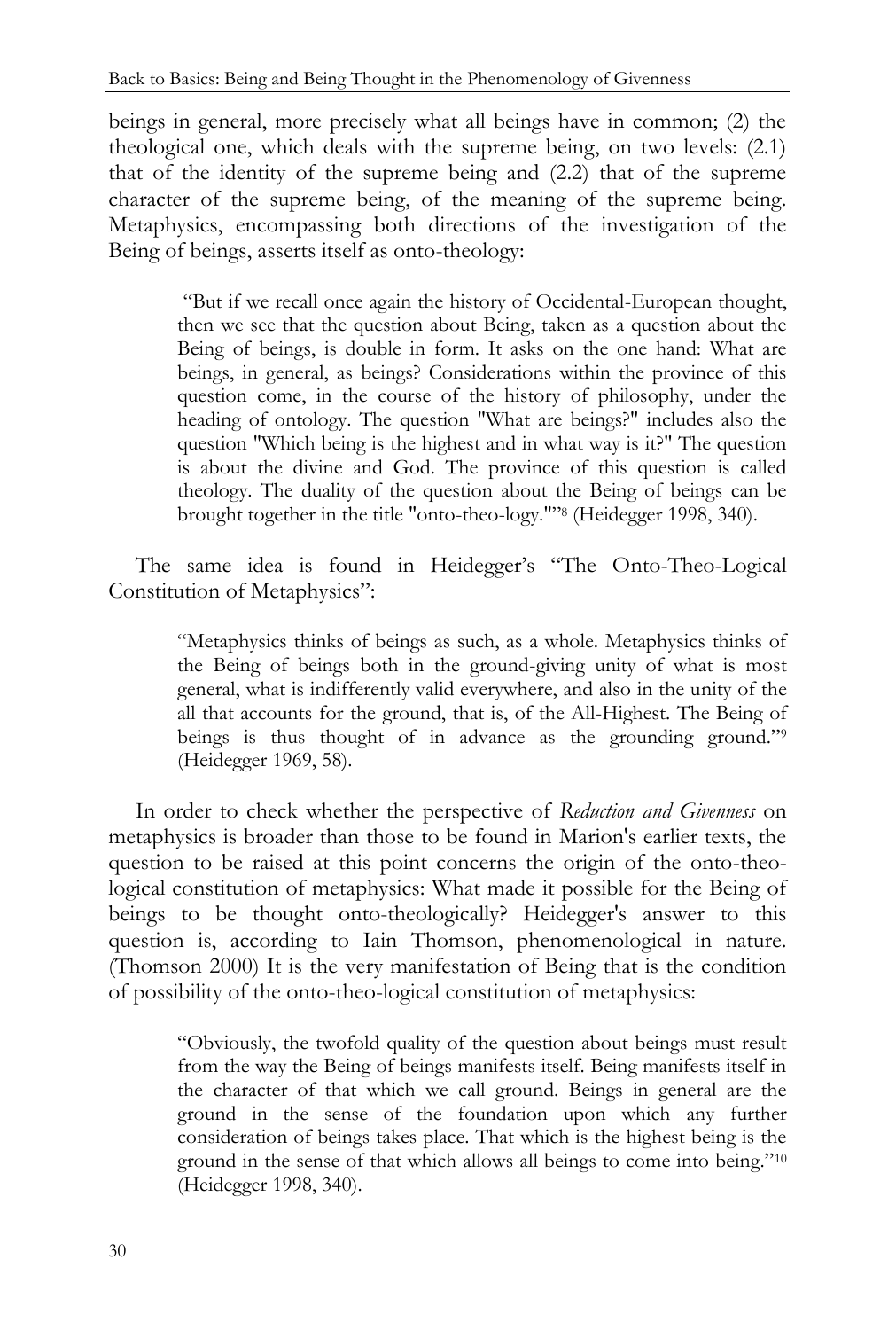Metaphysics can unfold as onto-theology because, first of all, Being manifests itself as ground. The very fate of metaphysics is at stake in this original moment of Being"s manifestation. In keeping with the phenomenological approach to this situation, it should be pointed out that manifestation involves always a receiver, a subject in the dative – in this case, man. Thus, at the beginning of metaphysics we encounter a relationship, that between Being and man. The situation seems similar to the one addressed by Heidegger in his *Introduction to Metaphysics*. From his perspective there, the subject, although in the dative, is not a passive receiver, but puts its mark on the manifestation of Being. Therefore, the fact that the Being manifests itself as ground should rather be understood as an interpretation of Being as ground. The manifestation of Being is fulfilled from the perspective and according to the receiver.

This explanation of the initial moment of metaphysics is defended further by Thomson, who distinguishes between the dynamic manifestation of Being and its interpretation, due to some sort of "phenomenological numbness," as presence. It is only after such an interpretation that Being can be understood as a ground, thus making its onto-theological approach possible. The direction of this explanation is corroborated by Heidegger himself, a further argument being provided by the fact that the manifestation of Being has not only been interpreted as presence, but also as emergence (*physis*) or disclosure (aletheia):

> "In the beginning of its history, Being opens itself out as emerging (*physis*) and unconcealment (*aletheia*). From there it reaches the formulation of presence and permanence in the sense of enduring (*ousia*). Metaphysics proper begins with this."<sup>11</sup> (Heidegger 2003, 4).

At the same time, it should be pointed out that, precisely because Being has manifested itself and been interpreted as something other than ground or presence, Being can and must manifest itself again and be interpreted as something other than ground or presence. The metaphysics of presence can and, for a freer relation to things in general, must be overcome. In order to emphasize the prevalence of the metaphysics of presence over ontotheology I will appeal to an excerpt from a lecture given by Heidegger at Marburg in the winter semester, 1924-1925. In that specific passage – contained in a sub-paragraph entitled "First Philosophy as Ontology and Theology: Explaining Duality on the Basis of the Greek Understanding of Being (as Presence)" – he states explicitly that theology and ontology, as fundamental directions of metaphysics, have as their foundation the understanding of Being as presence: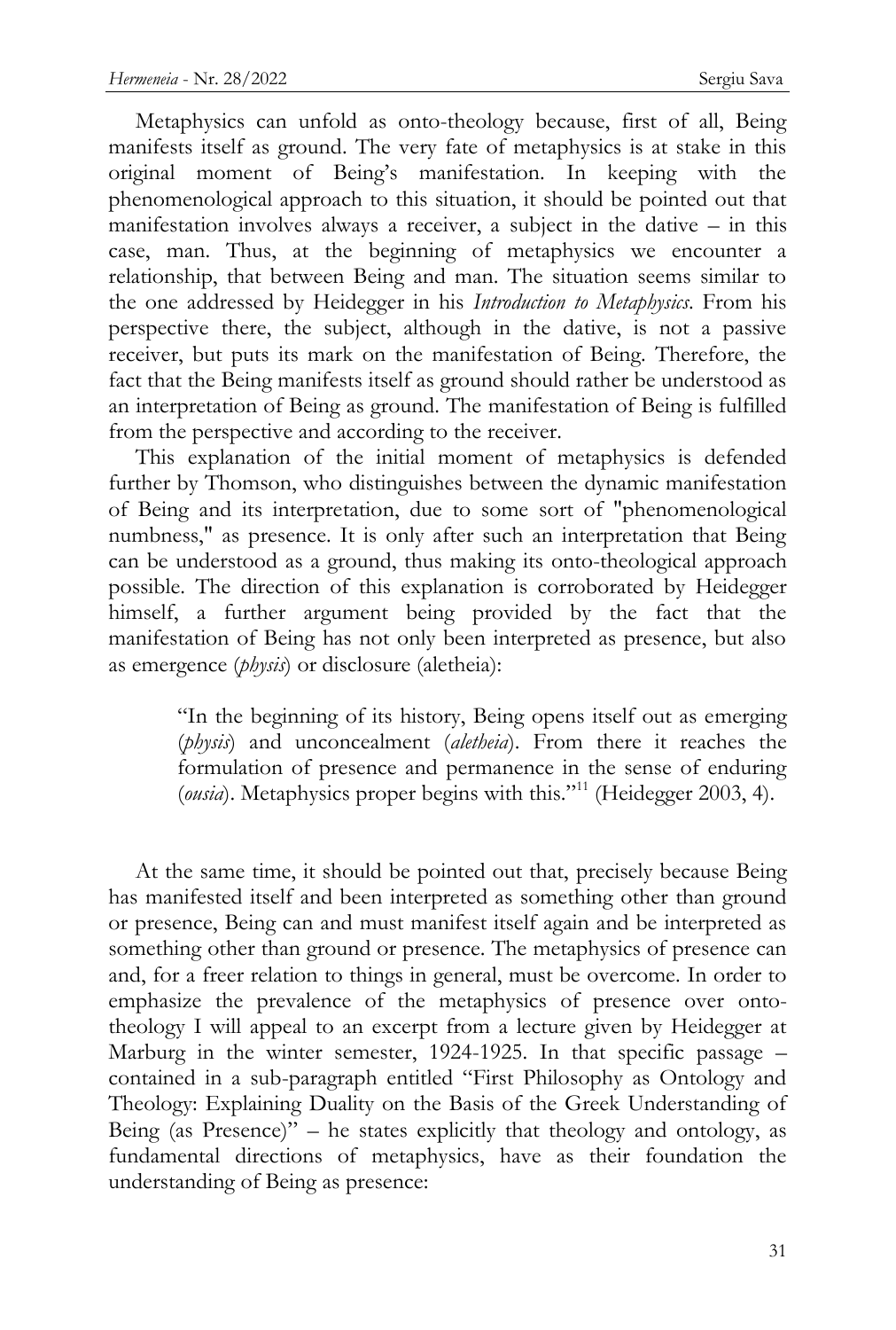"Why did Greek science and philosophy arrive at these two basic sciences? In Plato they are still wholly intermingled; he leaves them even more unclarified than Aristotle does. But in fact he already moves in both these dimensions. It can be made understandable only on the basis of the meaning of Being for Greeks. Being is what is present in the proper sense. Theology considers beings according to what they are already in advance, i.e., according to what constituted, in the most proper and highest sense, the presence of the world. The most proper and highest presence of beings is the theme of theology. The theme of ontology is beings insofar as they are present in all their determinations, not tailored to a definite region, not only the unmoved mover and the heavens, but also what is under the heavens, everything there is, mathematical beings as well as physical. Thus the theme of theology is the highest and most proper present, and the theme of ontology is that which constitutes presence as such in general."<sup>12</sup> (Heidegger 2003, 153-154).

Before being onto-theology, metaphysics is thus metaphysics of presence. The double investigation pertaining to onto-theology is carried out according to the parameters of presence. I can therefore state not only that onto-theology can be better explained, in terms of its fundamental data, if we take the metaphysics of presence as our point of reference, but even that onto-theology is a derived form of the metaphysics of presence. The perspective in *Reduction and Givenness* on metaphysics is therefore broader than that in Marion's writings on the history of philosophy.

# **3. Metaphysics of presence and idolatry**

The other meaning of metaphysics, used by Marion mainly in his theological writings, is idolatry. It consists in philosophy's attempt to account for God, or more precisely to subsume him to human thinking, to ascribe him to a concept. Consequently, idolatry is subordinated to ontotheology and, by implication, to the metaphysics of presence.<sup>13</sup> Regardless of what concept is attributed to divinity by philosophy throughout its history – *First Move*r or *One*, *causa sui* or *ens realissimum*, or even the dead god of *The Gay Science* – we are only dealing with a human construct, like a sculpted or a painted idol, an instance that is completely subject to the power of human thinking:

> "The concept consigns to a sign what at first the mind grasps with it (*concipere*, *capere*); but such a grasp is measured not so much by the amplitude of the divine as by the scope of a *capacitas*, which can fix the divine in a specific concept only at the moment when a conception of the divine fills it, hence appeases, stops, and freezes it. When a philosophical thought expresses a concept of what it then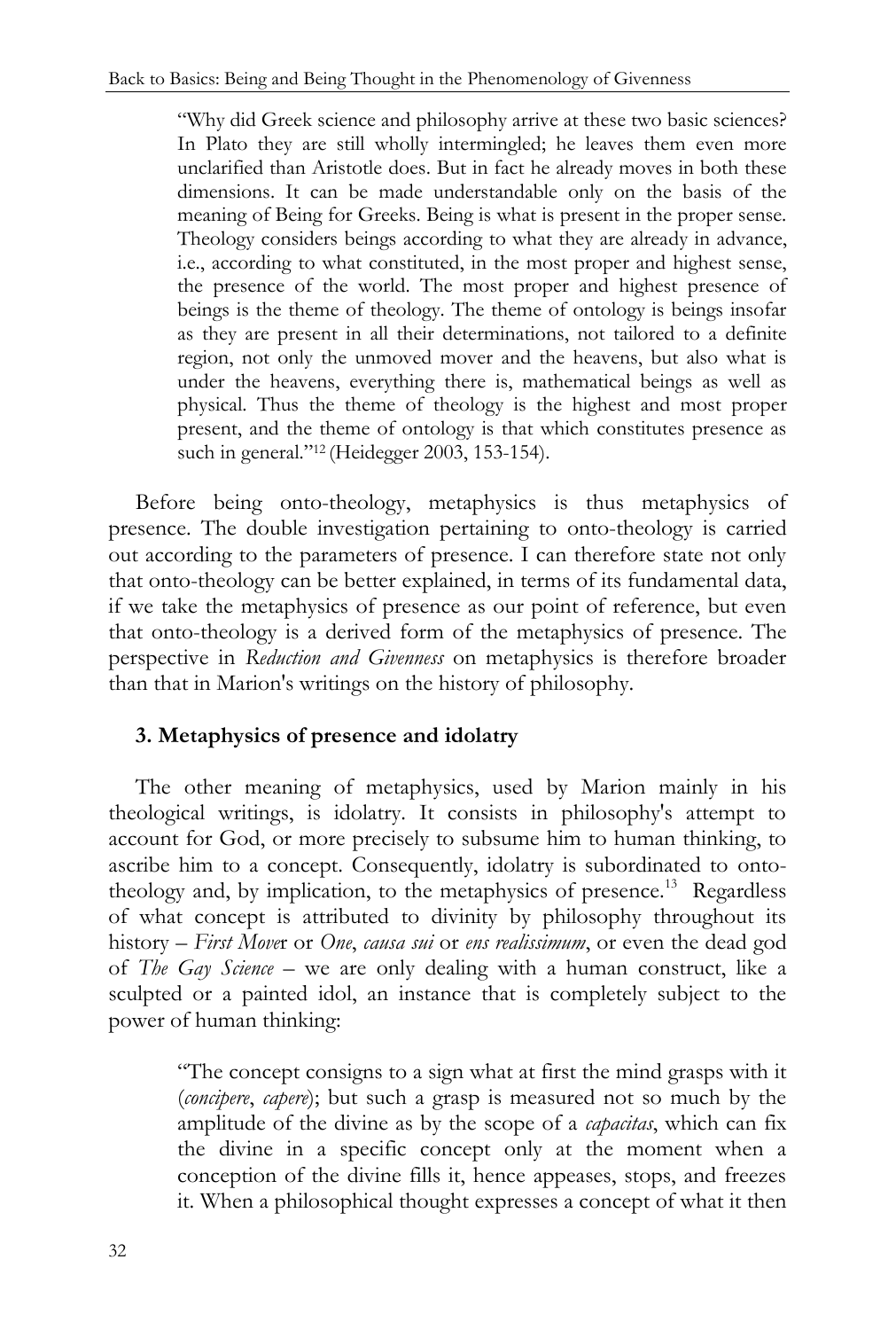names "God," this concept functions exactly as an idol."<sup>14</sup> (Marion 1991, 15).

The specificity of idolatry lies in the one-sided nature of the relationship to the divine, in the absence of any openness to its otherness. Idolatry forbids a living relationship with the transcendence of God and positions us in the immanence of man's limited ability to conceive of the divine. I thus think we would not be wrong to say that idolatry is responsible for a pseudo-referentiality – the idol's authentic relation is not to God, but to the highest degree of human creativity. The idol is not the measure of God the creator, but of the human ability of manifesting itself in a creative manner.

But if the idolatrous attitude of philosophy is in no way generated by its reference, then it is not necessary for it to be manifested only in relationship to God. According to Derek Morrow, an idolatrous attitude is also found in Descartes, in relation to things in general. The argument for such a conception is pretty straightforward. In Cartesian philosophy, things are no longer defined according to a supposed order of things as such, but according to the order of human knowledge. The order of knowledge precircumscribes the space in which things can manifest themselves. Things themselves are thus reduced to the status of objects, according to the limits of human faculties (Marrow 2005, 30-36). However, even if the human cognitive attitude is idolatrous, that does not mean that every known thing is turned into an idol. Only those things that reach the limits of cognition become idols, because the idol in general always instantiates a maximum of the capacity of human faculties, whether we are talking about a particular creation of the human faculties or about the reception of a thing by the human faculties. This maximum of creativity or reception is the basis on which we can speak of idols in fields other than religion or philosophy. Marion himself speaks of the idol in the field of fine arts (Marion 2001, 65- 98).

I believe one can go even a step further by observing the idolatrous attitude as active at the very initial moment of the relationship between Being and thinking, which is at the base of the metaphysics of presence and, implicitly, at the base of onto-theology. As I have already shown, the main role in this relation is played by thinking. The manifestation of Being unfolds proportionally to thinking, and the paradigm imposing itself in this way is that of the object.<sup>15</sup> It is the idolatrous attitude that is responsible for the thinking"s inability to receive the full manifestation of Being, for interpreting it as presence, and thus for turning it into an idol. The idolatrous attitude is thus identified with the very principle to which Marion appeals when circumscribing the metaphysics of presence – the domination of human faculties over Being.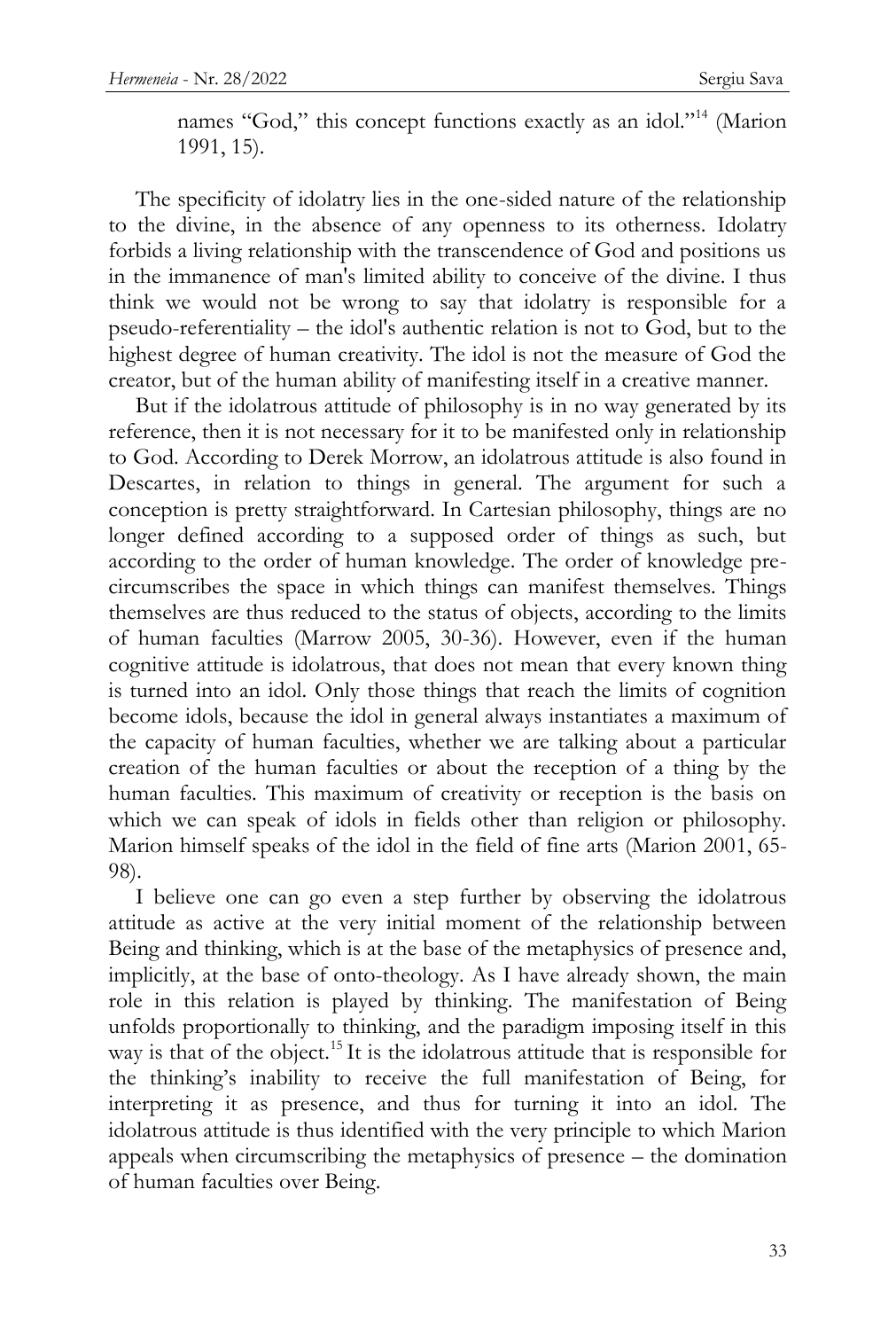Taking into account all these considerations, I notice that the relationship between metaphysics understood as idolatry and the metaphysics of presence cannot be clearly defined, indicating the priority of one over the other. The reason for this is that the relationship between the two versions of metaphysics takes place in two different time intervals. In the first interval, the metaphysics of presence is the result of the idolatrous attitude of thinking towards the manifestation of Being. From this perspective, metaphysics understood as idolatry cannot be better explained, in terms of its fundamental data, with the help of the metaphysics of presence as a reference point, but can only be exemplified by means of it. The direction of explanation is, in this case, the reverse one – from idolatry to the metaphysics of presence. In the second interval, the metaphysics of presence, once established, comes to structure the Western thought. Thus, the way in which the idolatrous attitude itself is configured becomes a consequence of the metaphysics of presence.

On the one hand, considering the first interval, I note that the appeal in *Reduction and Givenness* to the limitations that human faculties impose on being, made with the aim of circumscribing the space of the metaphysics of presence, allows Marion to distance himself from any kind of investigation, even from those carried out by Heidegger, insofar as they involve an idolatrous coordinate. On the other hand, considering now the second interval, the metaphysics of presence preserves its breadth and even its historial dimension.

# **Final remarks**

It does not follow from my analysis that Marion is opposed to metaphysics in general. If we conceive it as an attempt to understand what it is that brings together all of the things we encounter, or may encounter, in our journey through life, then metaphysics is perfectly compatible with Marion"s phenomenology of givenness. It is just that this metaphysics must not perpetuate the restrictions of its instantiations described above, that is, of the metaphysics of presence, onto-theology, or idolatry. In other words, the metaphysics that is compatible with the phenomenology of givenness – even entailed by the phenomenology of givenness – must not impose a priori conditions of possibility on our experience of things (Marion 2012, 108-110) or determine the possibility of our experience of things by means of an impossibility (Marion 1992).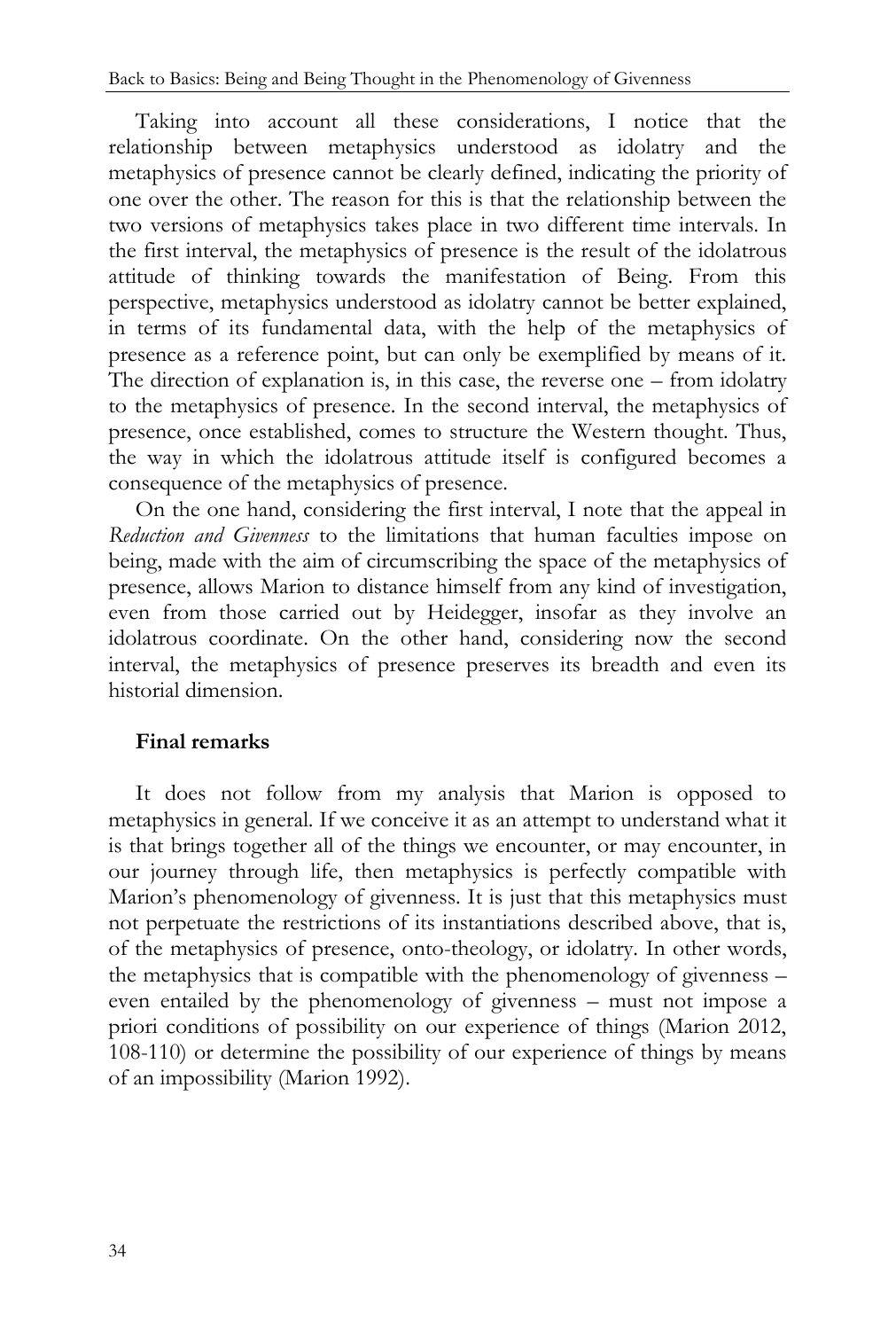#### **Notes**

<sup>1</sup> The determination of metaphysics through the prism of its attempts to define and redefine the conditions of presence, thus through the prism of its transformations, is emphasized by Marion in "La science toujours recherchée et toujours maquante". If we understand metaphysics from the perspective of the "meta" prefix, then metaphysics should never be identified with any of its particular historical configurations, because metaphysics is always more than it is at any given moment. Metaphysics is never merely an instantiation of the transgression of the *physis*, but always, equally, a transgression of itself. Metaphysics is thus affirmed as metaphysics of metaphysics. (Marion 1999, 33-35)

<sup>2</sup> In a discussion at the University of Bonn, Marion notes that neither Heidegger nor Derrida were successful in providing a clear outline of the space of the metaphysics of presence: "Ich muss Ihnen sagen, dass Derrida niemals eine genauere Umschreibung dessen vorgelegt hat, was er unter der sog. "Metaphysik der Präsenz" versteht. Niemals! Dabei ist doch der Ausdruck "Metaphysik der Gegenwart" in "Die Stimme und das Phänomen" sehr wichtig. Aber er wird weder bei Heidegger noch bei Derrida wirklich geklärt." (Marion and Wohlmuth 2000, 57)

<sup>3</sup> Marion himself states that the attempt to determine metaphysics by means of the priority of presence requires an appeal to Heidegger's thought: "Déterminer la métaphysique par le primat en elle de la présence et prétendre identifier la métaphysique comme figure unificatrice de toute la philosophie renvoie à la pensée de Heidegger, sans laquelle ces notions fussent restées impraticables; donc tout usage de ces notions implique une prise de position à l'égard de leur initiateur." (Marion 1989, 34)

<sup>4</sup> Heidegger 1983, 124: "Das Denken setzt sich dem Sein dergestalt gegenüber, daß dieses ihm vor-gestellt wird und demzufolge wie ein Gegen-stand entgegensteht. [...] So kommt es denn, daß das Denken nicht allein das Gegenglied einer irgendwie andersgearteten Unterscheidung bleibt, sondern zum Boden und Fußpunkt wird, von wo aus über das Entgegenstehende entschieden wird und zwar so weitgehend, daß das Sein überhaupt vom Denken her seine Deutung empfängt."

<sup>5</sup> Heidegger 1983, 125: "Die Versunkenheit [um nicht zu sagen Verlorenheit] in den Vorund Durchblick, der all unser Verstehen von Sein trägt und leitet, ist um so mächtiger und zugleich verborgener, als auch die Griechen diese Vorblickbahn als solche nicht mehr ans Licht stellten und aus Wesensgründen (nicht aus einem Versagen) heraus nicht stellen konnten."

<sup>6</sup> Heidegger 1983, 211: "Diese Bestimmtheit des Seins ist nicht zufällig. Sie erwächst der Bestimmung, unter der unser geschichtliches Dasein durch seinen großen Anfang bei den Griechen steht. Die Bestimmtheit des Seins ist keine Sache der Umgrenzung einer bloßen Wortbedeutung. Sie ist die Macht, die heute noch alle unsere Bezüge zum Seienden im Ganzen, zum Werden, zum Schein, zum Denken und Sollen trägt und beherrscht."

<sup>7</sup> Heidegger 2006, 65-66: "So wird das Sein des Seienden als der gründende Grund vorausgedacht. Daher ist alle Metaphysik im Grunde vom Grund aus das Gründen, das vom Grund die Rechenschaft gibt, ihm Rede steht und ihn schließlich zur Rede stellt."

<sup>8</sup> Heidegger 1976, 449: "Erinnern wir indes noch einmal an die Geschichte des abendländisch-europäischen Denkens, dann erfahren wir: Die Frage nach dem Sein ist als Frage nach dem Sein des Seienden zwiegestaltig. Sie frägt einmal: Was ist das Seiende im allgemeinen als Seiendes? Die Betrachtungen im Umkreis dieser Frage gelangen im Verlauf der Geschichte der Philosophie unter den Titel Ontologie. Die Frage: «Was ist das Seiende?» fragt zugleich: Welches ist und wie ist das Seiende im Sinne des höchsten Seienden? Es ist die Frage nach dem Göttlichen und dem Gott. Der Umkreis dieser Frage heißt Theologie. Das Zwiegestaltige der Frage nach dem Sein des Seienden läßt sich in den Titel Onto-Theo-Logie zusammenfassen."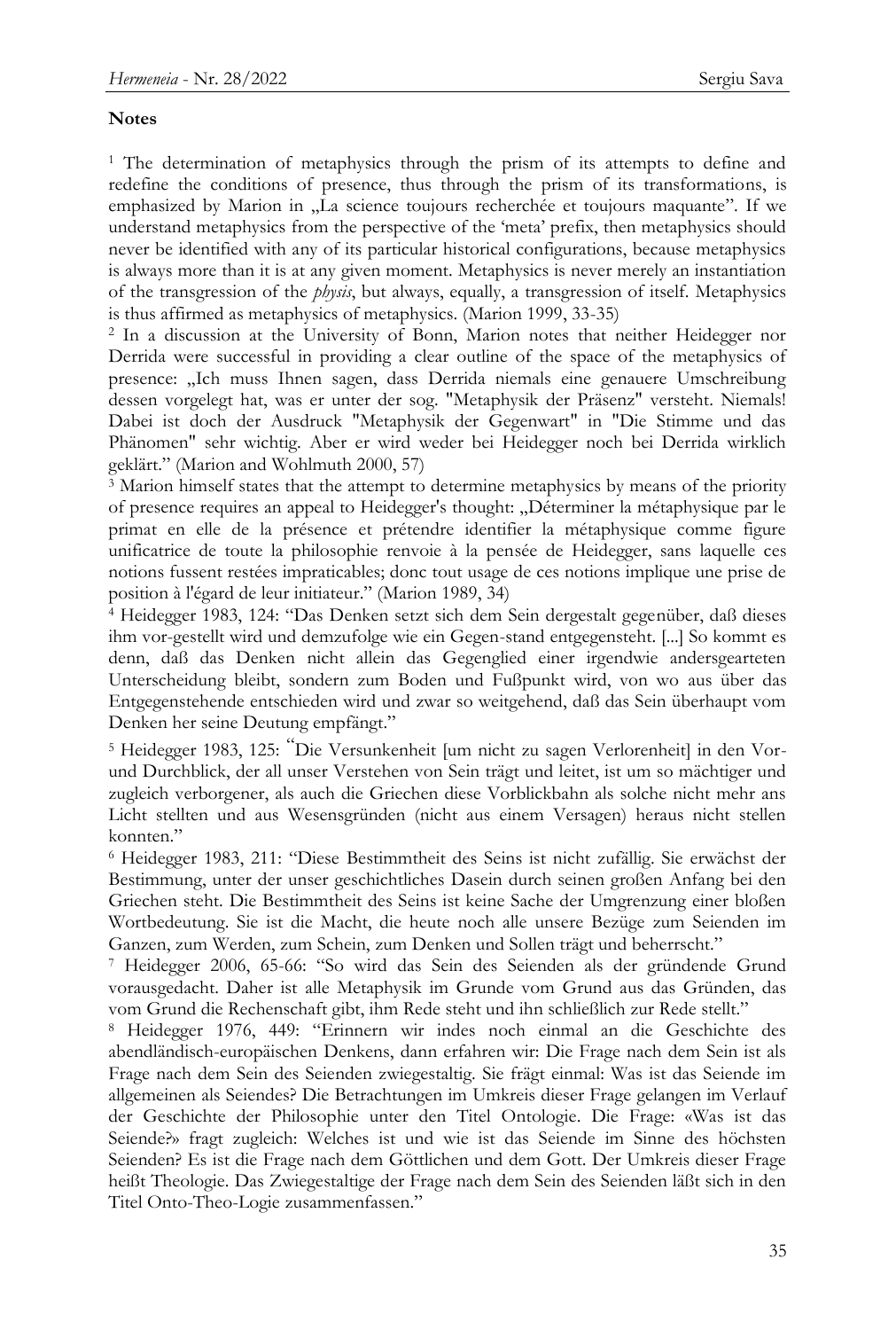<sup>9</sup> Heidegger 2006, 65-66: "Die Metaphysik denkt das Seiende als solches, d. h. im Allgemeinen. Die Metaphysik denkt das Seiende als solches, d. h. im Ganzen. Die Metaphysik denkt das Sein des Seienden sowohl in der ergründenden Einheit des Allgemeinsten, d. h. des überall Gleich-Gültigen, als auch in der begründenden Einheit der Allheit, d. h. des Höchsten über allem. So wird das Sein des Seienden als der gründende Grund vorausgedacht."

<sup>10</sup> Heidegger 1976, 449-450: "Das Zwiefältige der Frage nach dem Seienden muß offenbar daran liegen, wie das Sein des Seienden sich zeigt. Sein zeigt sich im Charakter dessen, was wir Grund nennen. Das Seiende im allgemeinen ist der Grund im Sinne des Bodens, auf dem sich jede weitere Betrachtung des Seienden bewegt. Das Seiende als das höchste Seiende ist der Grund im Sinne dessen, was alles Seiende ins Sein entspringen läßt." See also Thomson 2000, 316.

<sup>11</sup> Heidegger 1998, 403: "Im Anfang seiner Geschichte lichtet sich Sein als Aufgang (φύσις) und Entbergung (άλήθεια). Von dort her gelangt es in das Gepräge von Anwesenheit und Beständigkeit im Sinne des Verweilens (ούσία). Damit beginnt die eigentliche Metaphysik." See also Thomson 2000, 317-320.

<sup>12</sup> Heidegger 1992, 222-223: "Warum kam die griechische Wissenschaft und Philosophie auf diese beiden Grundwissenschaften? Bei Plato sind sie noch ganz promiscue; sie sind bei ihm noch viel ungeklärter als bei Aristoteles; aber faktisch bewegt er sich schon in diesen beiden Dimensionen. Das ist nur verständlich zu machen aus dem Sinn, den Sein für die Griechen hatte. Das Seiende ist das, was im eigentlichen Sinne anwesend ist. Die Theologie betrachtet das Seiende in dem, was es im vorhinein schon ist, was im eigentlichsten und höchsten Sinn die Anwesenheit der Welt ausmacht. Die eigentlichste und höchste Anwesenheit des Seienden ist Thema der Theologie. Thema der Ontologie ist das Seiende, sofern es anwesend ist in allen seinen Bestimmungen, nicht zugeschnitten auf ein bestimmtes Gebiet, nicht nur der unbewegte Beweger und der Himmel, sondern auch, was unter dem Himmel ist, alles, was da ist, das mathematische Sein ebenso wie das physikalische. Für die Theologie also ist Thema die höchste und eigentlichste Anwesenheit, für die Ontologie das, was Anwesenheit als solche überhaupt ausmacht." See also Courtine 1999, 150-151.

<sup>13</sup> Marion himself expresses this idea already in Marion 1977: "La production d'un concept qui prétend à l'équivalence avec Dieu ressortit en effet proprement à la métaphysique." For more details, see also pp 27-38, as well as Gschwandtner 2007, 39-58.

<sup>14</sup> Marion 1982, 26: "Le concept consigne dans un signe ce que d'abord l'esprit avec lui saisit (*concipere*, *capere*); mais pareille saisie ne se mesure pas tant à l'ampleur du divin, qu'à la portée d'une *capacitas*, qui ne fixe le divin en un concept, tel ou tel, qu'au moment où une conception du divin la comble, donc l'apaise, l'arrête, la fige. Quand une pensée philosophique énonce, de ce qu'elle nomme alors «Dieu», un concept, ce concept fonctionne exactement comme une idole."

<sup>15</sup> When discussing the opposition between being and thinking, Heidegger mentions that the maximum potential of this relationship is reached with the beginning of modernity (Heidegger 1983, 102).

## **References**

Courtine, Jean-François. 1999. "Métaphysique et ontotheology." In Jean-Marc Narbonne et Luc Langois (eds.). *La métaphysique. Son Histoire, sa critique, ses enjeux*. Paris/Quebec: Vrin/Presses de l'Université Laval.

Derrida, Jacques. 1984. *Marges de la philosophie*. Paris: Les Éditions de Minuit.

Gschwandtner, Christina. 2007. *Reading Jean-Luc Marion: Exceeding Metaphysics*, Bloomington: Indiana University Press.